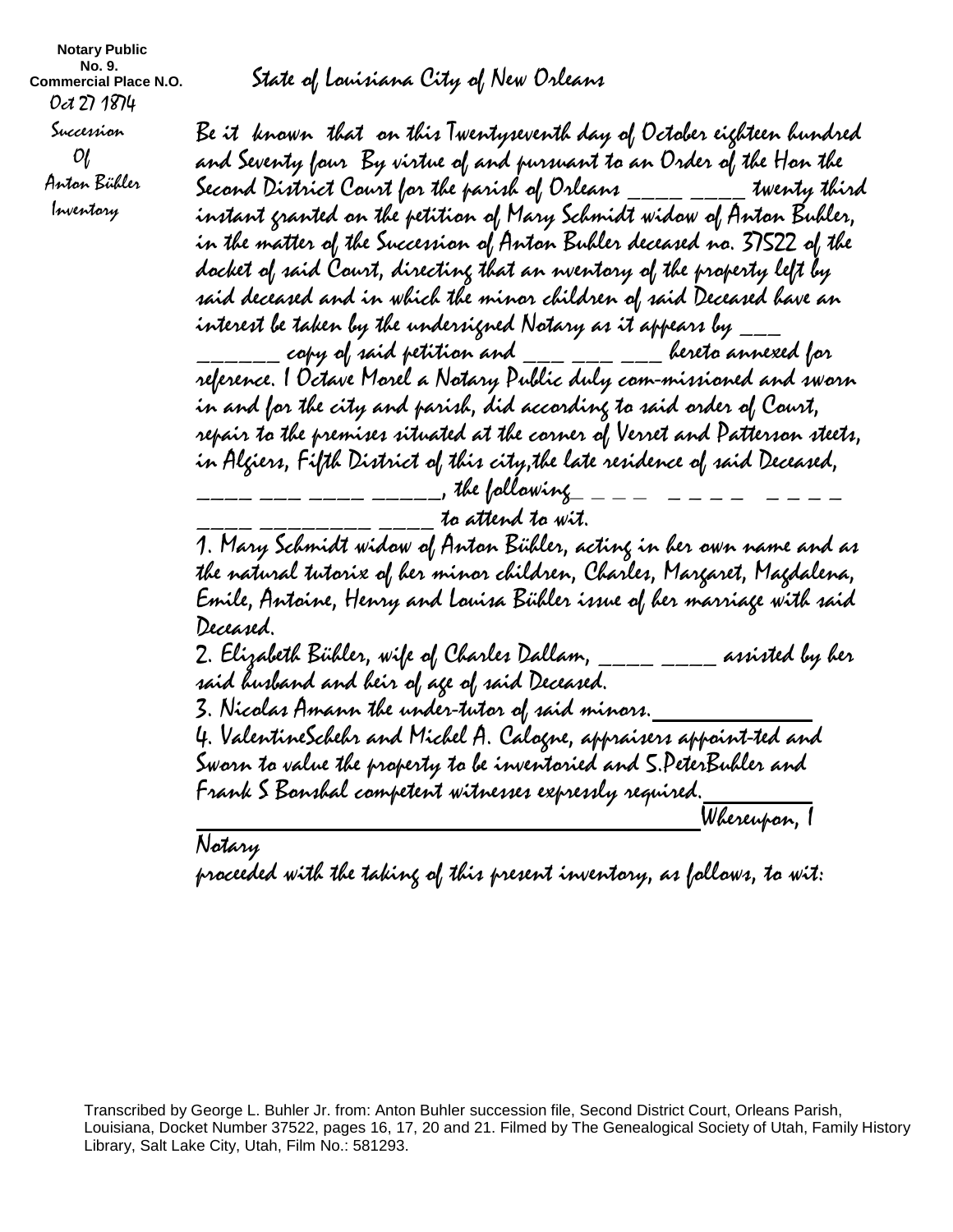| _Furniture on said premises. First room,                                                                                                                           |                |
|--------------------------------------------------------------------------------------------------------------------------------------------------------------------|----------------|
| Second story.<br>Une                                                                                                                                               |                |
| bed and bedding, one more bed and bedding, one _<br>and one                                                                                                        |                |
| small table, valued together at Twenty five dollars._                                                                                                              | S 25           |
| Second room Bed V bedding and one ____ __                                                                                                                          | ZS             |
|                                                                                                                                                                    | \$ 25          |
|                                                                                                                                                                    | $''$ 10        |
| , valued at ten dollars<br>Bedroom, First story                                                                                                                    |                |
|                                                                                                                                                                    |                |
| at twenty dollars_______                                                                                                                                           |                |
| Third room second story<br>Bed and bedding, one small bed and one small table,<br>valued at ten dolls.<br>Crange and this control is a control of the small table, |                |
|                                                                                                                                                                    |                |
|                                                                                                                                                                    | " $10$         |
|                                                                                                                                                                    |                |
| Stove, Safe, table and cooking utensils valued at fifteen dollars                                                                                                  | " 15           |
|                                                                                                                                                                    |                |
| Shoe Store and fixtures valued at Three hun-dred and fifty dollars.<br>Two Souise Machines at                                                                      | " 350          |
| Twa Sewing Machines at                                                                                                                                             | " 35           |
| Cash                                                                                                                                                               |                |
| The Germania National Bank, five hundred dollars.                                                                                                                  | "500           |
| $\_$ Stocks $\_$                                                                                                                                                   |                |
| Ten shares in the Capital stock of the People's Ins. Co. at \$100 each                                                                                             |                |
| sbare, on which the Deceased owes \$736.                                                                                                                           |                |
| _Total of this inventory Nine hundred Sixty five                                                                                                                   | \$965 dollars. |

And now the widow of Anton Buhler declares that the above described property belongs to the community which existed between her and her said husband and that She knows of no other property left by said Deceased under which her minor children have an interest.

Transcribed by George L. Buhler Jr. from: Anton Buhler succession file, Second District Court, Orleans Parish, Louisiana, Docket Number 37522, pages 16, 17, 20 and 21. Filmed by The Genealogical Society of Utah, Family History Library, Salt Lake City, Utah, Film No.: 581293.